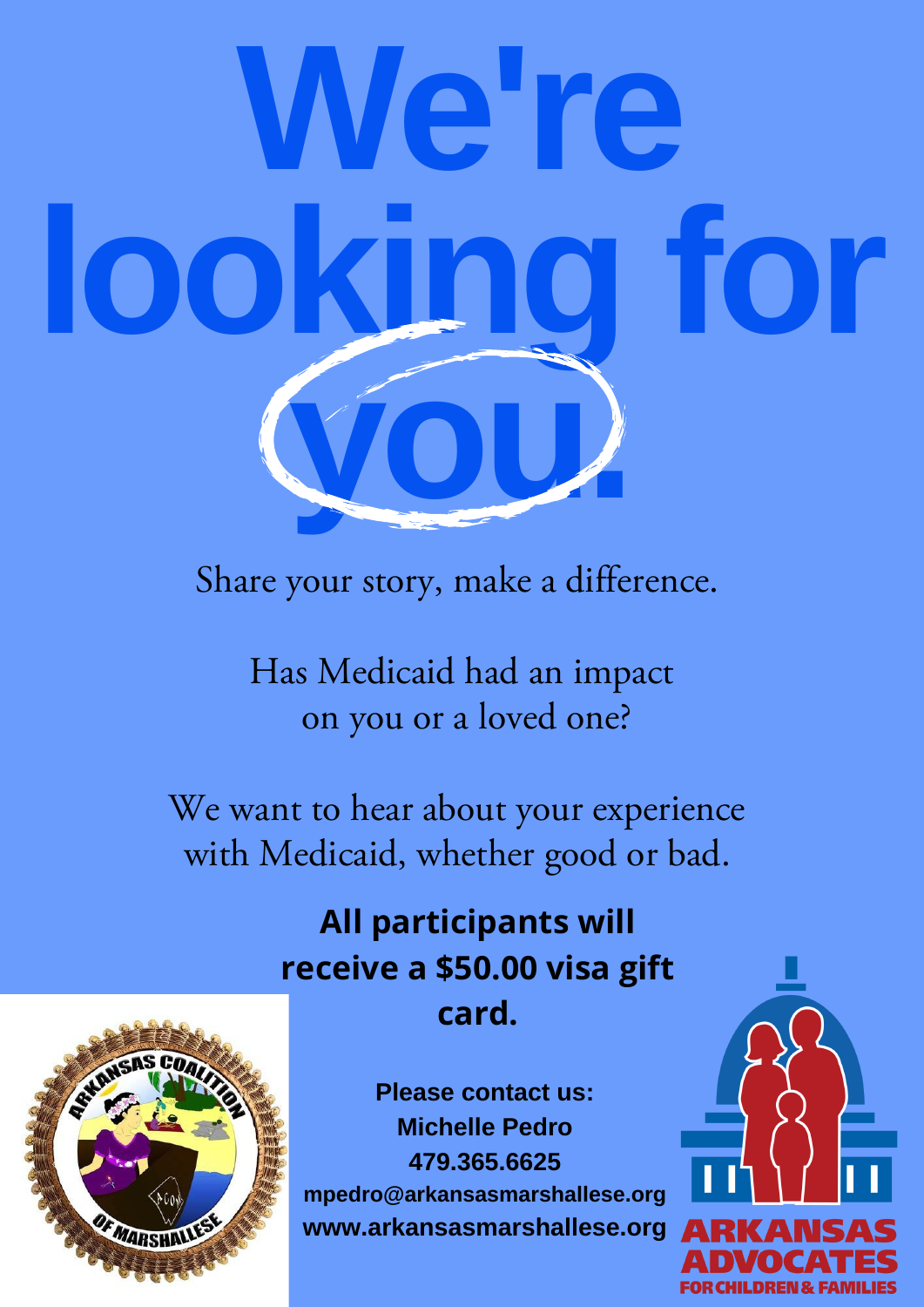# **Jej Kōnan roṅ Jān Kwe.**

Kwalok ainikien, Kōmman oktak.

Medicaid ennaṅin ke kōmman oktak ko ilo mour eo am im ro nukum?

Kōnnaanik kōm kōn wāween ko Medicaid ekar jelet mour eo am, jimor emman ko im nana ko.

> **Ro rej bōk kunaer enaaj wōr aer \$50.00 visa giftcard.**



**Kepaak: Michelle Pedro 479.365.6625 mpedro@arkansasmarshallese.org [\(arkansasmarshallese.org\)](https://www.arkansasmarshallese.org/)**

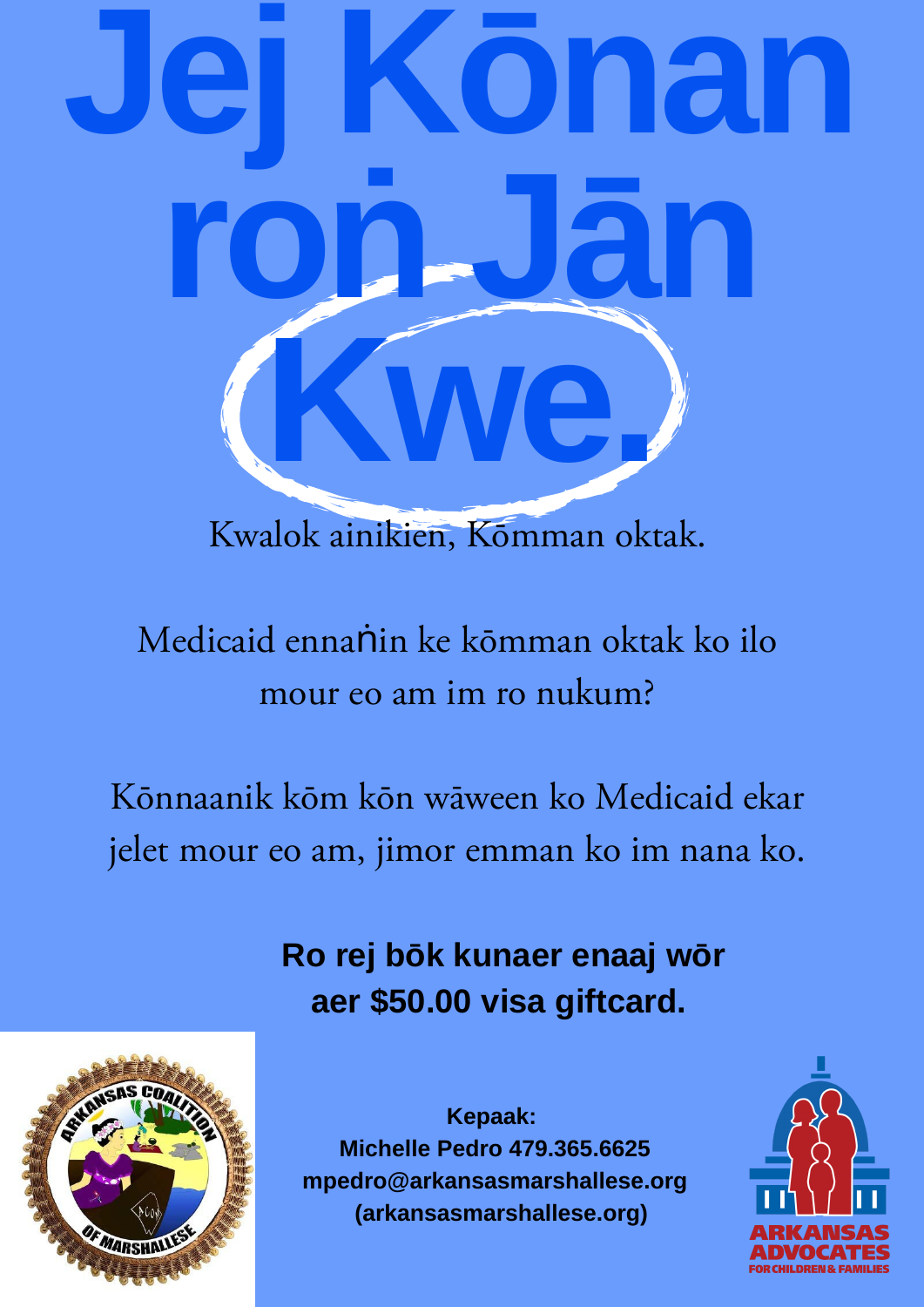### **Lo estamos buscando a usted**

¿Usted o un ser querido han sido impactados por Medicaid ?

Queremos saber sobre su experiencia con Medicaid, ya sea buena o mala.

Comparta su historia, haga la diferencia.

**Todas las familias participantes recibirán una tarjeta de regalo de Visa de \$50.00.**

**Para Español, mande su nombre y número de teléfono por texto o correo electronico al 951-218-3833 cglover@aradvocates.org**